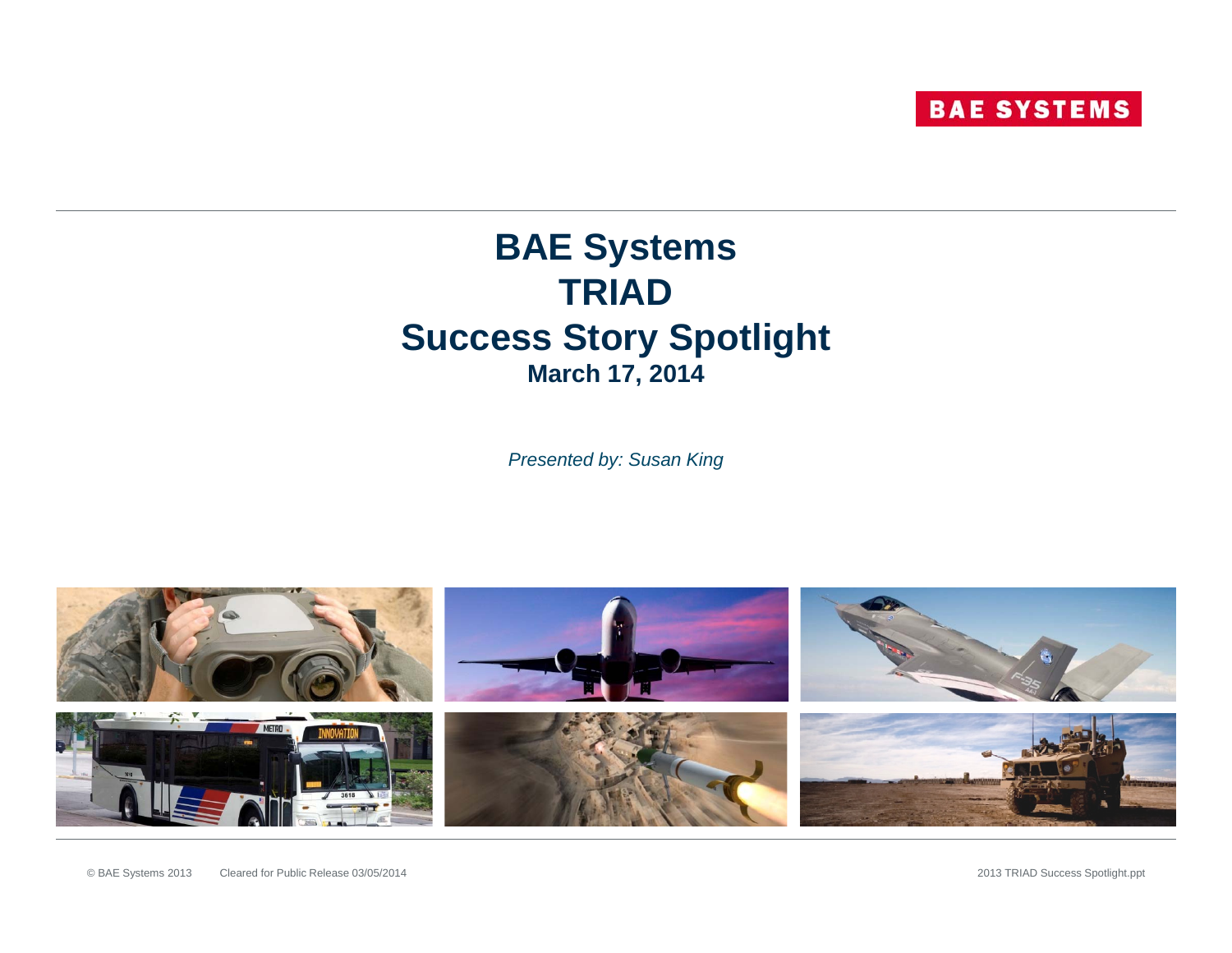### **BAE Systems Overview**

- • BAE Systems, is <sup>a</sup> global defense, aerospace and security company. 88,200 talented people make up BAE Systems in Australia, India, the Kingdom of Saudi Arabia, the United Kingdom and the United States. Our key market strategy builds significant capability and footprint, often through mutually beneficial partnerships with investment in local businesses and sharing of skills and technologies, providing sustainable employment for local people.
- $\bullet$  Electronic Systems Sector provides electronic warfare systems and electro-optical sensors, military and commercial digital engine and flight controls, next-generation military communications systems and data links, persistent surveillance capabilities, and hybrid electronic drive systems.

We Protect Those Who Protect Us®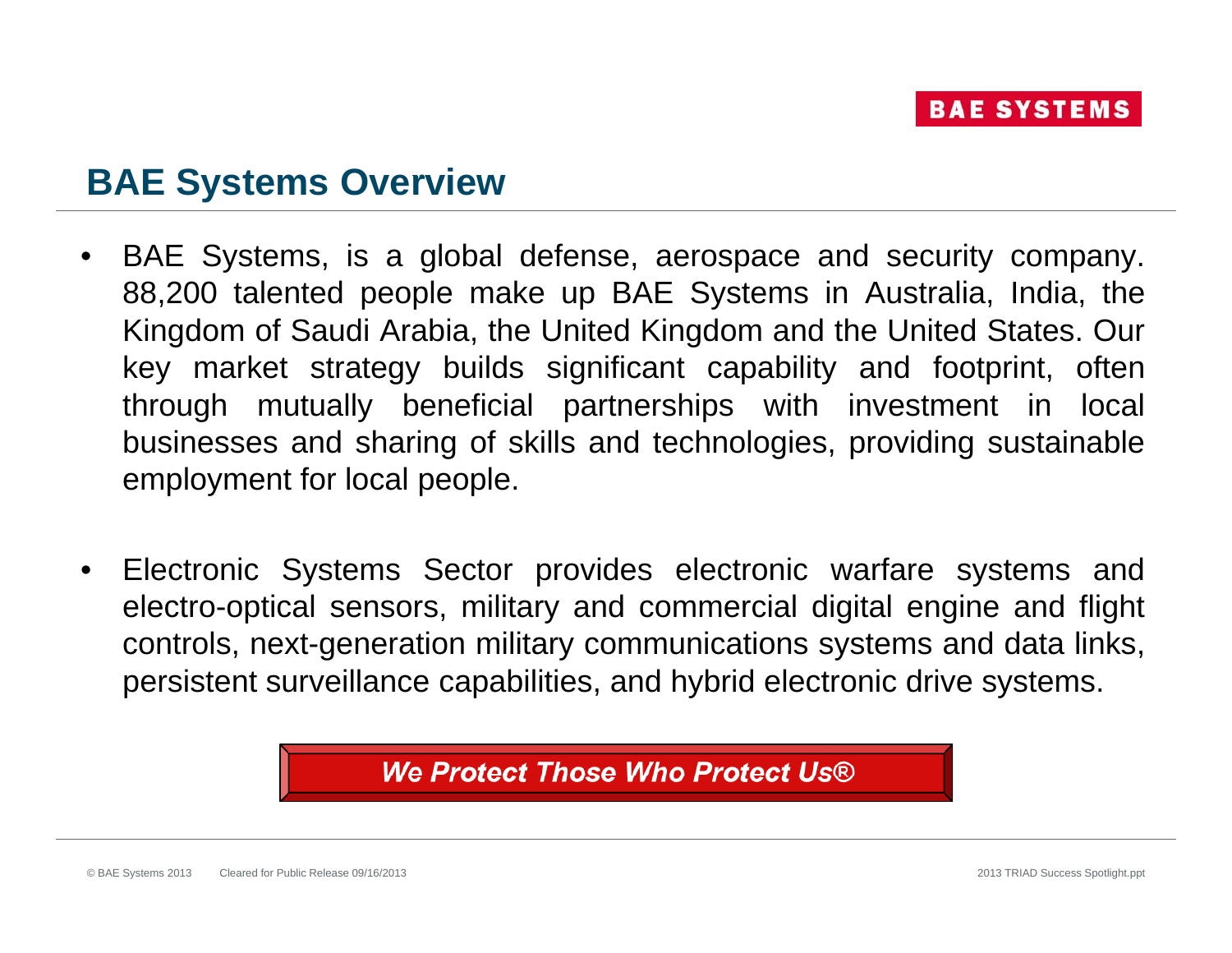

## **Presenting WELLS TECHNOLOGY WELLS**



# WELLS TECHNOLOGY

4885 Windsor Ct. NW, Bemidji, MN 56601 · Ph. 218-751-5117 · Fax: 218-751-0493 Federal SBA approved protege of the Fastenal company **Native American SDB MBE ISO 9001 SB** Member of the Red Lake Band of Chippewa Indians

WELLS TECHNOLOGY located in Bemidji, MN began in 1985 as a small consulting company solving industrial design and distribution problems. Wells is a Native American owned small business.

WELLS TECHNOLOGY is a manufacturer of precision machined products along with sales of OEM and MRO industrial and construction supplies and an authorized distribution channel for **Fastenal company**.

WELLS TECHNOLOGY founded and supports Wells Academy, a nonprofit trade school to provide job skills for machinists and programmers, while mentoring apprentices who work on real-world customer projects.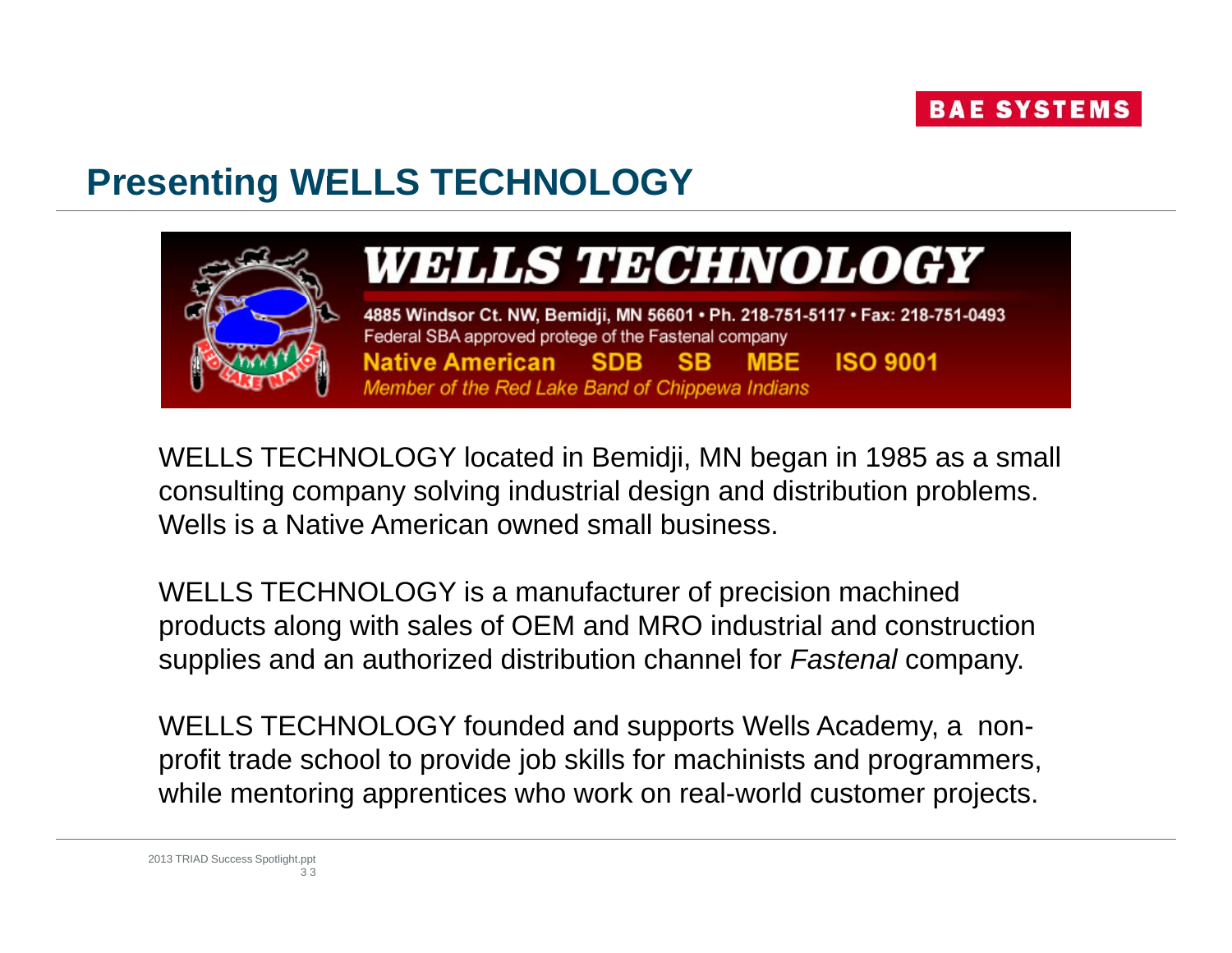### **The Journey**

- • Search for a Mentor-Protégé agreement and a solution to a specific program problem in Austin, Texas facility
- •Target opportunity for a small company to engage with BAE Systems.
- •Located WELLS TECHNOLOGY by way of Pro-Net in 1995
- •• In 2005 WELLS created a unique solution to a unsolved problem and reverse engineered a critical component
- •Word spread quickly and WELLS continued to provide solutions
- • Department of Defense Mentor Protégé Program approved in 2007 resulting in ISO 9001 registration and process and system enhancements. This didn't come without it's many challenges……
	- Resources
	- $\checkmark$  Time constraints
	- Commitment
	- Unforeseen events

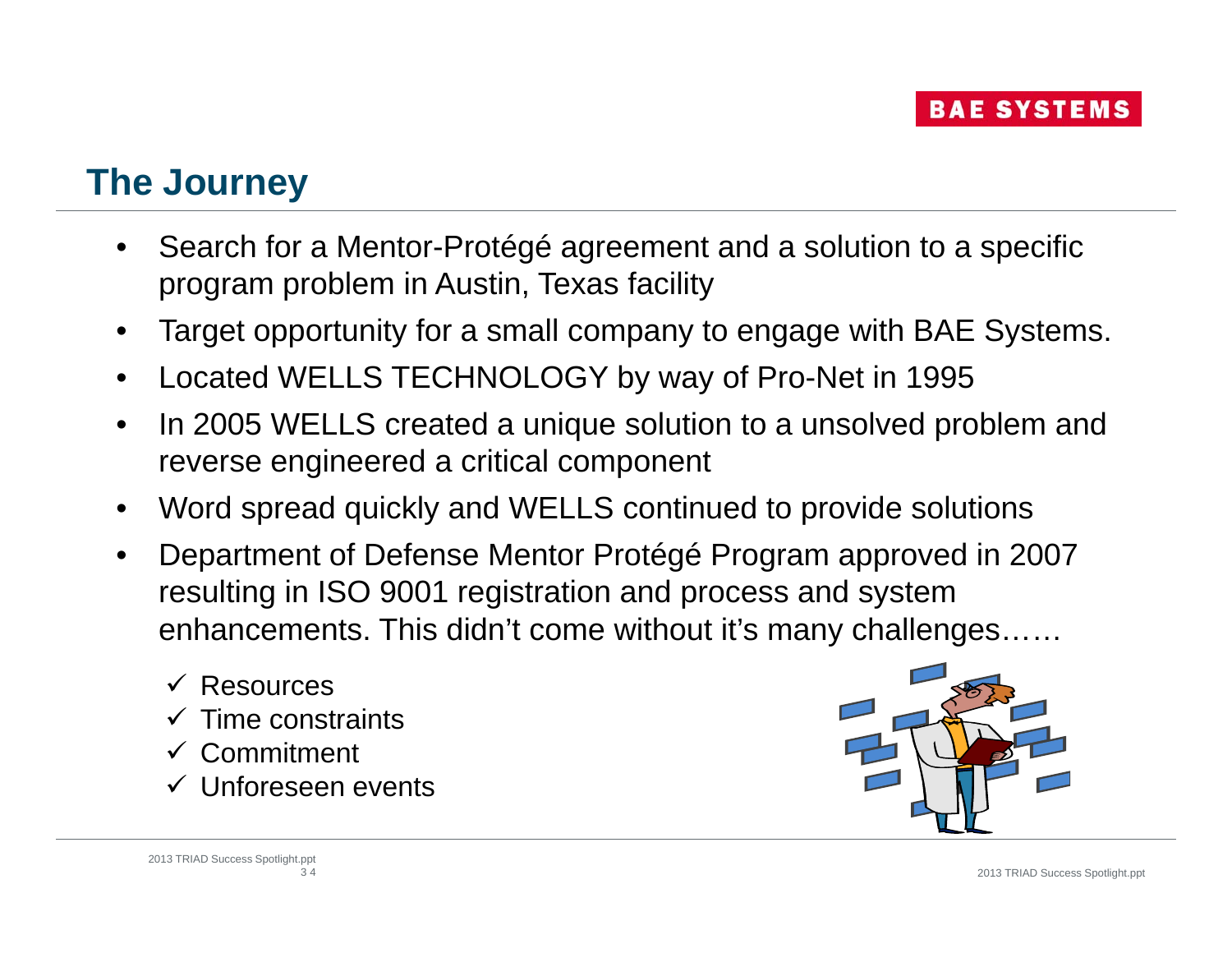### **Current State**

- • Successfully graduated the Department of Defense Mentor Protégé Program achieving all milestones and deliverables
- •"Preferred Supplier" status earned in the mechanical commodity
- •Expanded opportunities and growing relationships across BAE Systems
- •WELLS doubled company revenue and employees
- • WELLS now serves the defense industry from prototypes to production, CNC machining, programming and assembly in a 52,000 sq. ft. production facility

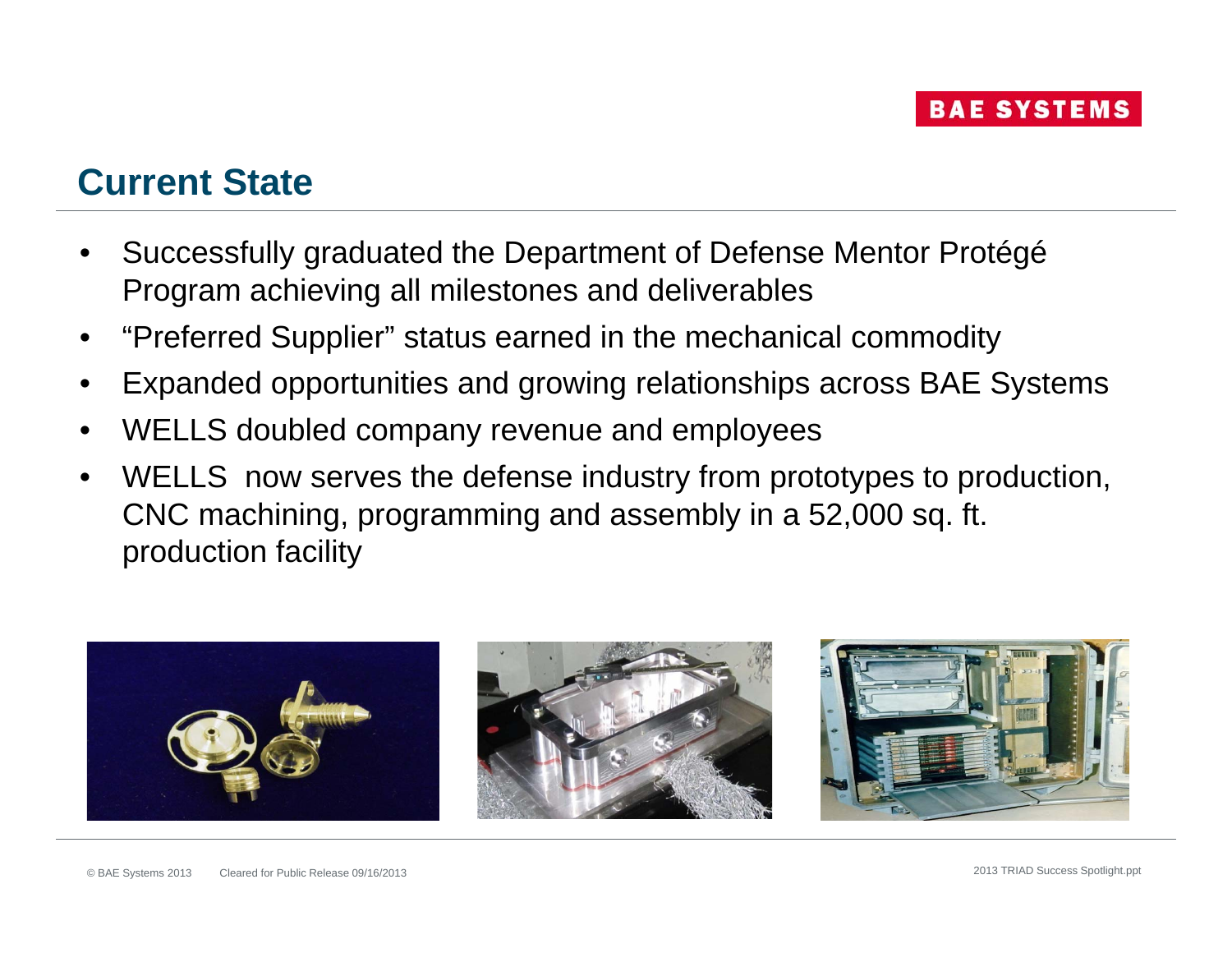### **Success / Future**

- • Expanded bid opportunities across sites Inded bid opportunities across sites<br>Inded bid opportunities across sites<br>Inved contract awards from other Prime
- •Received contract awards from other Prime Contractors
- • Invited to the annual Supplier Symposium for select valued suppliers, increasing visibility and collaboration
- •BAE Systems Electronic Systems nominated WELLS and they were awarded the ABE Venable Legacy Award presented in WA, D.C. by US Dept. of Commerce's MBDA for exemplary commitment
- $\bullet$ *BAE S stems is WELLS TECHNOLOGY #1 Client Systems*
- • Inducted into the MEDA's entrepreneurial Hall of Fame, receiving a congratulatory letter from Senator Al Franken for contribution to economic development in Minnesota

#### **Visit WELLS @ www.wellstech.com**